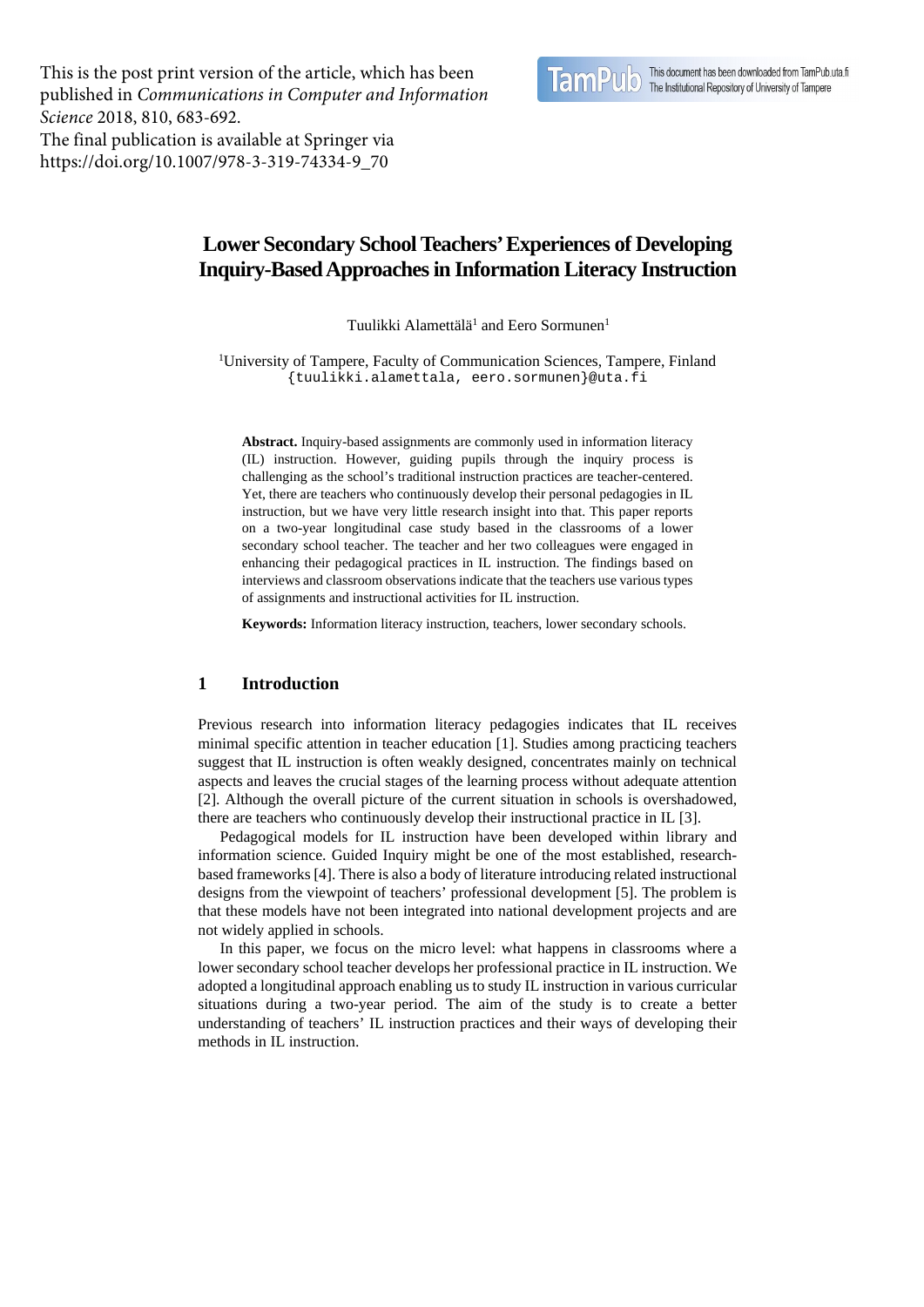# **2 The Framework of the Study**

Most scholars in education acknowledge that teacher-directed instruction as well as the sole use of textbooks and workbooks are no longer meaningful pedagogical practices [6]. Inquiry-based learning is a well-known learner-centered pedagogical approach that actively involves students in their own learning. Inquiry-based learning requires the learner to observe, ask questions, discover gaps in their own knowledge base and study resources to bridge these gaps [7].

The need to improve students' information literacy is closely connected to the progress towards learner-centered pedagogies. Inquiry-based assignments, such as essays, are commonly used in IL instruction since they require independent acquisition and use of information sources. However, adoption of new pedagogical practices is still a challenge for teachers as they have to guide students to work independently in information environments that teachers cannot fully control [4].

# **2.1 Guided Inquiry**

Guided Inquiry (GI) [4] is grounded in Kuhlthau's extensive studies of the Information Search Process (ISP) model [9]. GI is built around the ISP with specific direction for guiding students in each phase of the inquiry process. It is based on the idea that information literacies are best learned by training appropriate information practices in a genuine collaborative process of inquiry.

GI divides the inquiry process into eight phases: 1) open, 2) immerse, 3) explore, 4) identify, 5) gather, 6) create, 7) share, and 8) evaluate. The teacher steers the process with instructive interventions, offering targeted support for the specific phases of the process. GI emphasizes the phases before collecting information (i.e., phase 5). Students are prepared for information gathering by arousing their curiosity, sharing what is already known, building up background knowledge, and exploring ideas. [4]

Students are guided to enhance their learning by using three inquiry tools. *Inquiry journals* help reflect on personal learning. *Inquiry logs* help keep track of important information sources. *Inquiry charts* help visualize ideas about the topic being studied. GI applies two types of collaborative forum. The whole class (*inquiry community*) is used to introduce and motivate the assignment and share results. Small groups (*inquiry circles*) are the main forum for learning activities.

GI recommends that teachers and librarians with varied expertise are organized to create flexible teams. Teams plan and supervise the inquiry. The school librarian is a specialist on information resources. Teachers work as curriculum content experts. [4]

### **2.2 Pedagogical Practices in Finnish Schools**

It has been argued that teachers in Finland have good opportunities for professional development. Teacher education is research-based and offers teachers knowledge and methods to develop teaching and to solve pedagogical problems [10]. It has been argued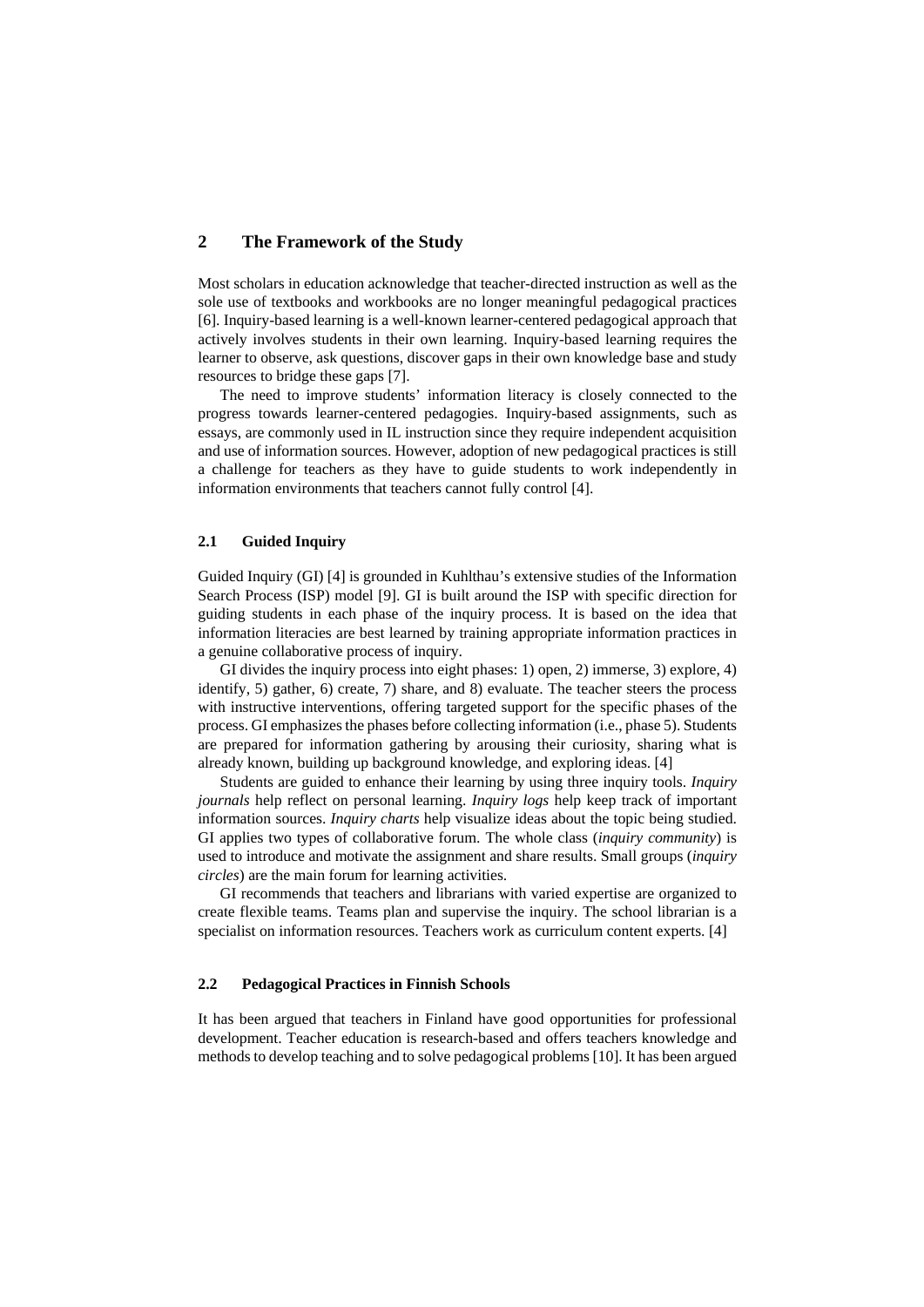that the curricular framework supports the change of practices. However, the mainstream form of instruction has appeared to be quite conservative using traditional instructional methods with textbooks [11].

The Finnish national core curriculum presents the objectives and core contents of all school subjects, and describes the mission, values, and structure of education. Municipalities, schools and teachers themselves draw up their own local curricula within the national framework [12]. This approach provides teachers with an opportunity to take their own classroom context into account.

The national core curriculum for basic education emphasizes the learning goals in *multiliteracies*. Multiliteracies are defined as being competences associated with acquiring, interpreting, producing and evaluating a variety of texts. By definition, multiliteracies strongly overlap with information literacy. Multiliteracies should be developed in all teaching and learning, integrated into all school subjects [12].

# **3 Research Setting**

This paper reports on a two-year case study in the classrooms of a lower secondary school teacher and her two colleagues who were engaged in enhancing their pedagogical practices in IL instruction. Guided Inquiry was introduced to the teachers but they were free to apply it as they saw fit. The aim was to create a better understanding of the pedagogical challenges that teachers face when they apply inquirybased approaches as an everyday school practice. The research questions of the study were:

1. What kind of pedagogical designs do teachers develop for inquiry-based information literacy instruction?

2. To what extent were the observed pedagogical designs similar to the designs of Guided Inquiry?

3. How do teachers experience their possibilities and success in developing inquirybased information literacy instruction in their everyday school context?

# **3.1 School Context**

Compulsory education in Finland consists of a nine-year comprehensive school system, from the age of 7 to 16. The first 6 years are spent at primary school under the leadership of a classroom teacher. For the last 3 years, pupils move to lower secondary school where classes are taught by a variety of subject teachers.

This study followed the work of a Finnish language and literature teacher for two years from the 7th to the 8th grade. The lower secondary school studied also serves as a teacher training school in Southern Finland and has approximately 300 students. The school is a part of, and works in close collaboration with, the local university. It functions as an environment for development, experimentation and research for its own employees and university researchers. It can be argued that the school represents the current state of the art in research-based pedagogies.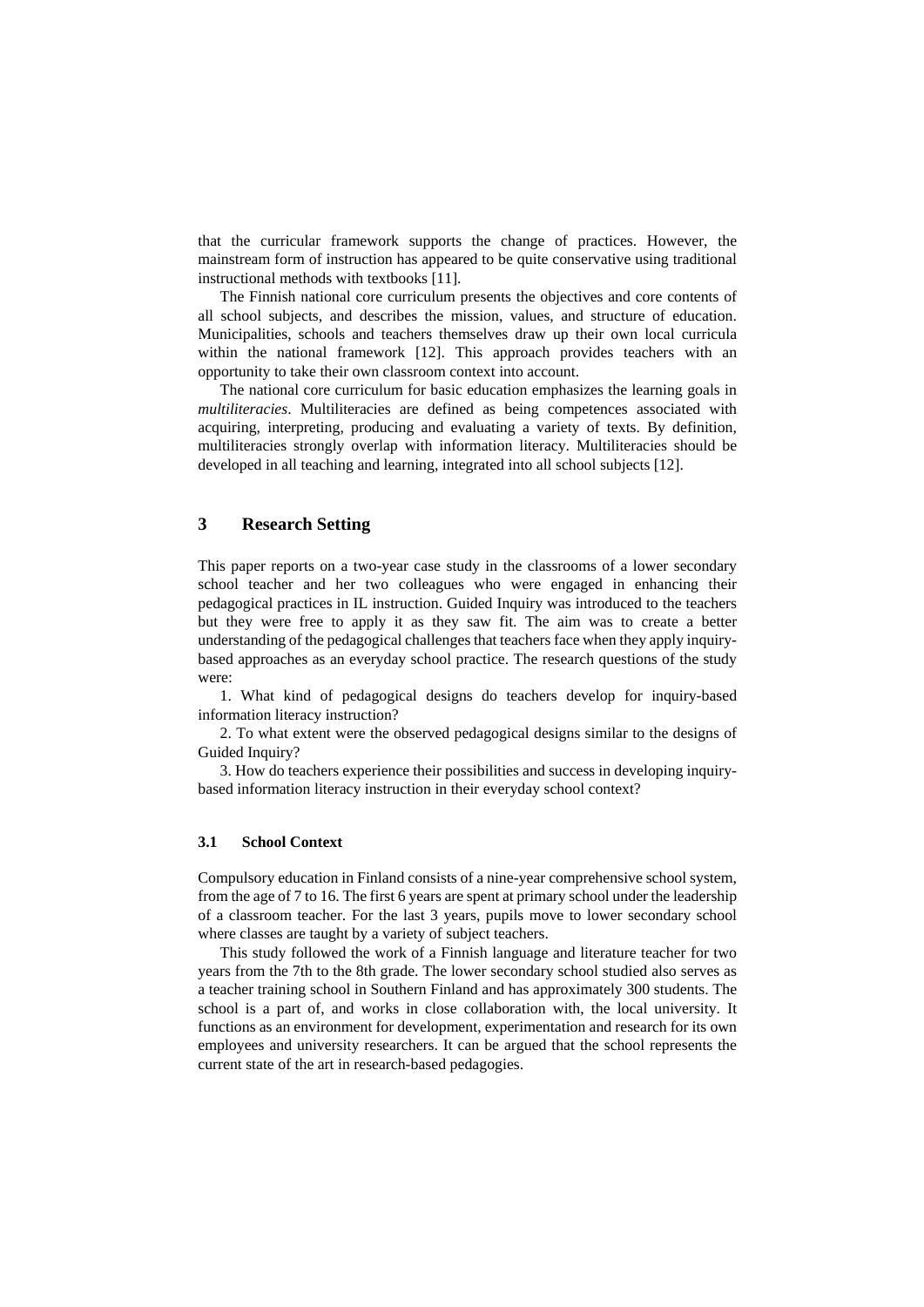#### **3.2 Participants and Modules Studied**

Data were collected during the 2015–2016 and 2016–2017 school years. The Finnish language and literature teacher (the Teacher for short) taught three parallel classes (19- 20 pupils per class). She had six courses with them during the study period. We collected data during the first, third and fourth courses. The courses were chosen as it was easy to see that their learning goals were explicitly associated with IL themes. Two history teachers were also involved since the Teacher organized the third course in close collaboration with a history course. One of the history teachers taught two of the classes, and the other took one class.

The Teacher has a Master's degree and subject teacher education in Finnish language and literature. She has 11 years of work experience in teaching. She has supervised student trainees for five years. The history teachers were experienced teachers with similar work roles.

The Teacher planned and implemented three modules for information literacy instruction. Modules 1 and 3 were part of Finnish language and literature courses (Finnish language for short). Module 2 was integrated into a joint project of Finnish language and history. In module 1 (Sep 2015), pupils made a brochure about social media. In module 2 with history (Apr-May 2016) pupils gave a presentation and wrote a fictive text about the Finnish Civil War. In module 3 (Sep-Nov 2016), each pupil prepared and presented an argumentative speech.

#### **3.3 Data Collection and Analysis**

Data were collected through thematic interviews, which are designed to provide insight into what participants know and think about the research question [see e.g. 13]. The first author interviewed the Teacher for the first time at the beginning of her first course in August 2015 and for the final time after the fourth course in April 2017. The themes of the pre-interview were built on the Teacher's earlier experiences regarding IL instruction: what kind of problems she had faced, what kind of development needs had arisen and which Guided Inquiry activities she found useful. In the last interview, the Teacher was asked about her experiences of the whole two-year period: what new things she had experienced, how implementation had succeeded and how she felt that the pupils or the Teacher had benefitted from the projects. The pre-interview lasted 30 minutes and the post-interview 15 minutes.

Additionally, the Teacher was interviewed before and after each module. The preinterviews dealt with the learning goals and the practicalities of the courses. Experiences of the modules were surveyed with post-interviews. The history teachers were interviewed regarding the second module too. The interviews lasted from 15 to 35 minutes. The Teacher was interviewed separately, the history teachers together.

In order to get an overall picture of what was happening in the classrooms, the first author observed all the relevant project lessons (3-4 lessons per class during the first module, 8-10 lessons per class during the second module, 3-5 lessons per class during the third module) and wrote memos. Lessons lasted 45 - 75 minutes. The memos and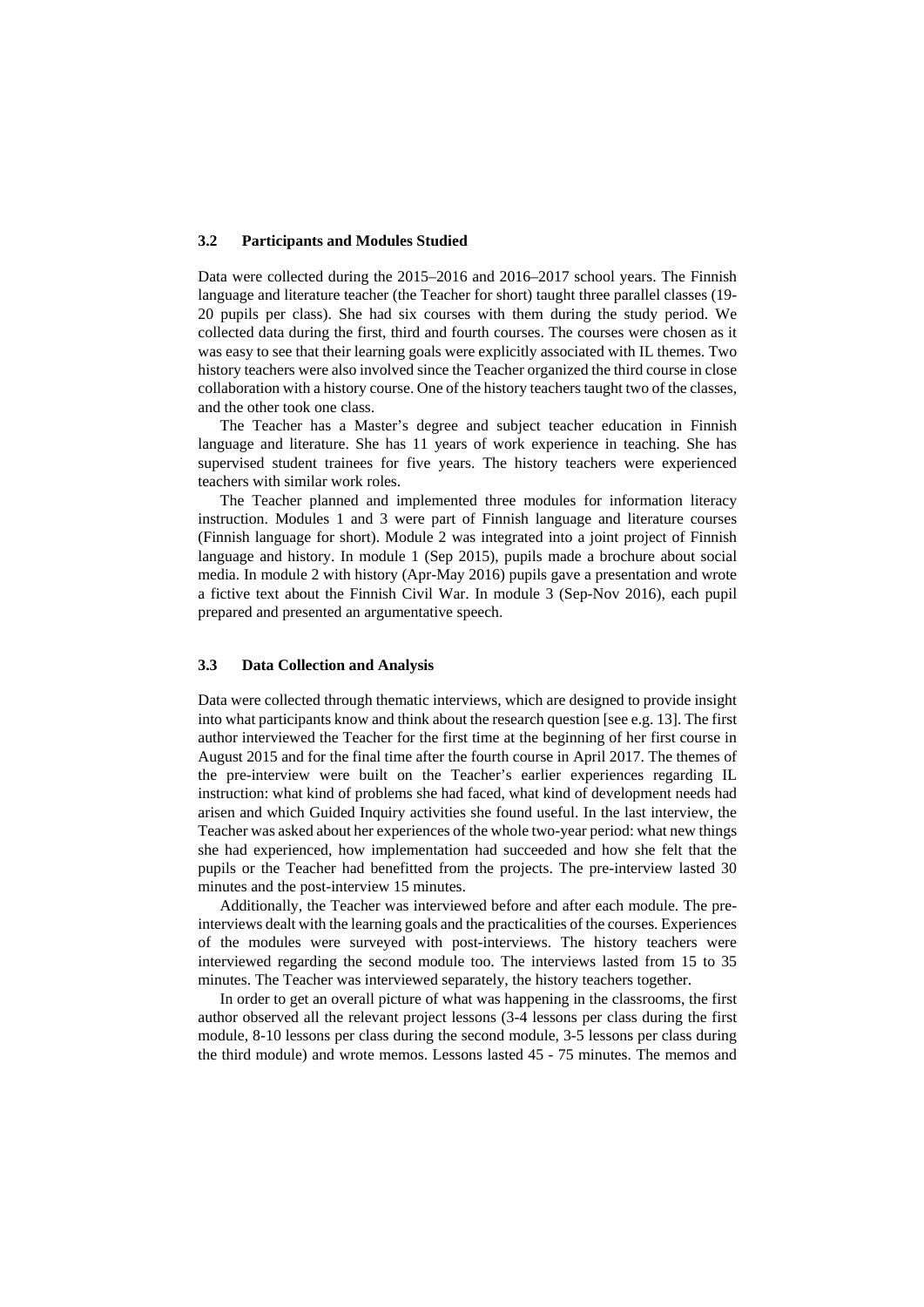all the material that was handed out during the lessons were used as a support material for analysing the interview data.

Data were exposed to content analysis. The analysis was divided into two parts; descriptive and analytical. In the descriptive part, data were analyzed based on the research questions and taking the research setting into account. In the analytical part, data were exposed to deductive, theory-guided, content analysis. In the deductive content analysis, the themes are drawn from existing theoretical ideas that the researcher brings to the data [14] - in this case from Guided Inquiry [4].

The transcribed interviews were hand-coded directly into the text documents. The interviews were reviewed with attention paid to the research questions for themes. The observation memos and the handouts were used to support the analysis. Lastly, the themes were interpreted using Guided Inquiry as an analytical framework.

# **4 Results**

The results of data analyses are presented one module at time. Firstly, the themes and goals of the module are introduced. Next, the applied design patterns are presented (1<sup>st</sup> descriptive part), and compared with the designs of the Guided Inquiry (analytical part). Finally, teachers' experiences are described (2<sup>nd</sup> descriptive part).

### **4.1 Module 1**

The first module was carried out with the 7th graders during the Fall term of their first year at lower secondary school. The pupils created a brochure about social media for 5th graders emphasizing how to use it appropriately. The Teacher said that the main learning goal was for the pupils to learn to seek information and to apply it in writing for a target audience. Netiquette was the learning goal in the subject content.

**Design.** The Teacher defined the target audience so that the pupils had to think about how to transform the text from the sources into their own text in order to write clearly enough for younger children. The work was done in pairs so that the pupils would learn to cooperate and to share their knowledge. Group discussions at the beginning of the project aimed to activate interaction and collaboration between pupils. The pupils were guided to use inquiry logs for keeping track of information sources.

**Guided Inquiry.** The Teacher borrowed the idea of inquiry logs from GI. As recommended in GI, she chose a project theme that she felt was familiar to the pupils and she let the pupils choose their subtopics. The thinking here was to engage pupils in their work. GI also emphasizes that pupils should be prepared to seek information by stimulating their curiosity and interests, and sharing what is already known. The Teacher aimed to achieve this by letting pupils discuss the theme, firstly in inquiry circles and then working together in an inquiry community.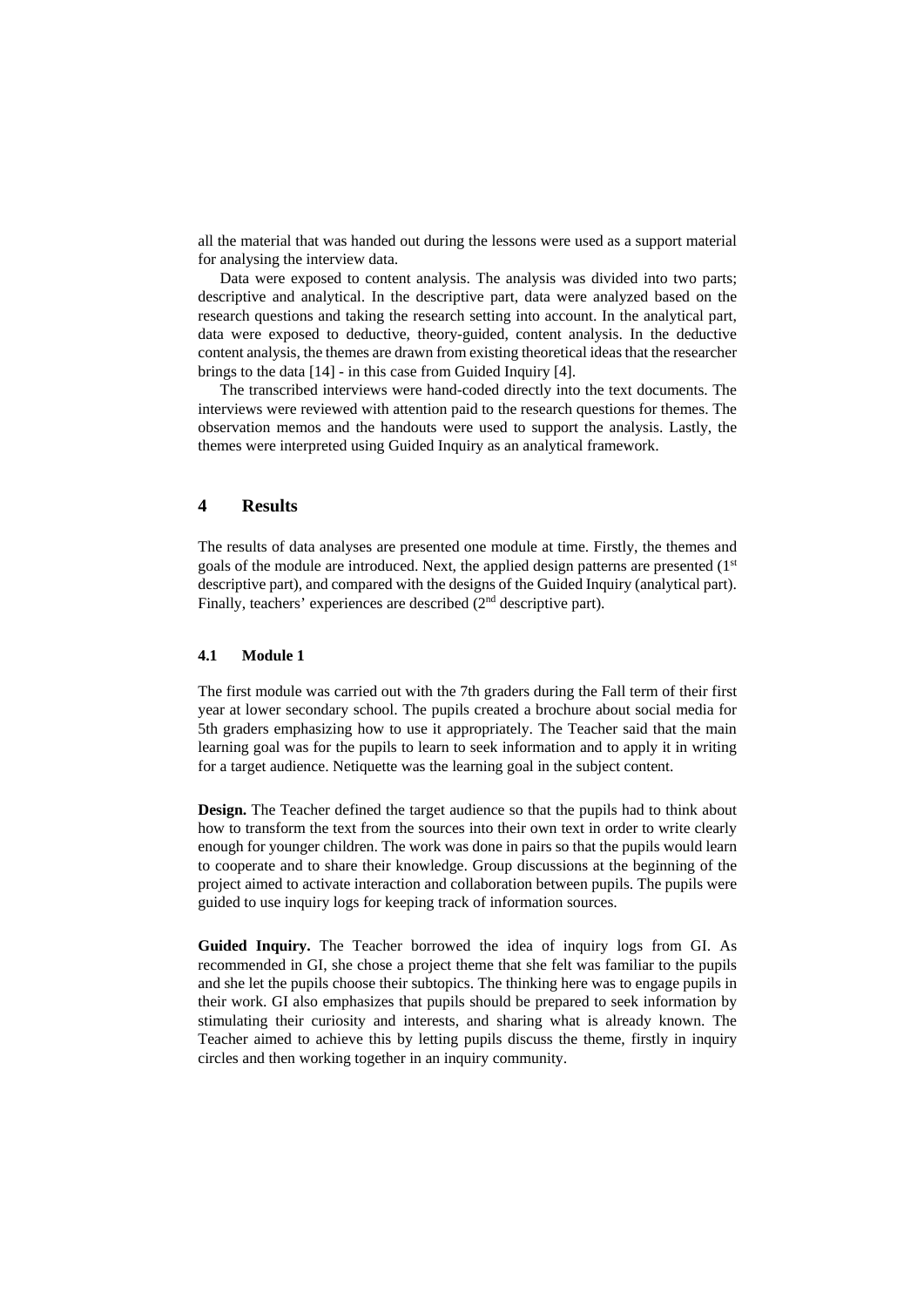**Experiences.** The Teacher reported that most pupils seemed to enjoy the project. She thought that the pupils had learned about seeking and using information, as well as about working in pairs. However, the Teacher saw huge differences in how well pupils sought and then used information. The Teacher reported that a common problem was that many inquiry logs were not filled in completely and some others were lost. Most of the pupils finished the project in a hurry. Incomplete bibliographies were one indicator of this hurry. The use of information sources was somewhat problematic. The Teacher saw copying and pasting from Wikipedia. Some pupils used low quality websites as their sources.

All things considered, the Teacher thought that the assignment was probably too complicated. Several things were calling for the pupils' attention at the same time. The Teacher concluded that simpler assignments would be more useful. She suggested that a more concrete example of the end product should have been shown to the pupils. The observations confirmed that the pupils seemed to wait for specific instructions on what and how they should do. The Teacher was not satisfied with the inactive use of inquiry logs (on paper). She argued that an electronic log might have been more effective.

# **4.2 Module 2**

The Teacher cooperated with two history teachers for the second module. It was carried out during the Spring term. In the history course, pupils gave a presentation about the Finnish Civil War. In the Finnish course, the pupils wrote a fictive text which they based on facts learned during the history lessons. The teacher team hoped that pupils would learn to seek and use diverse information sources and to present justified opinions. The Teacher wanted the pupils to learn that seeking information contributes to fictive writing and is a part of it. Learning criticism of sources was set as an important goal by the history teachers. From the pedagogical point of view, the Teacher expected joint teaching units to give more time to the first phases of inquiry and the pupils could then concentrate more thoroughly on the theme.

**Design.** Pupils' orientation to the theme was emphasized in the design of the unit. The pupils paid a visit to a museum to see an exhibition of the Finnish Civil War before the project started. The visit was expected to perform as a cognitive and emotional trigger encouraging the pupils to think about the theme and inspire them in their work.

The teacher team wanted pupils to learn to manage their sources more systematically and continued to guide them in the use of inquiry logs. The logs were in electronic format. In order to offer diverse information sources to the pupils, the history teachers brought books from their own collections and also gave the pupils tips about useful internet sites. The assignments were done individually for both subjects, but some activities were also done in inquiry circles. In history, the pupils had group discussions about their themes and about how to outline the topics. In Finnish, the pupils gave written feedback to their classmates in the middle of the writing process as well as afterwards. In history, the pupils got feedback from the others at the end.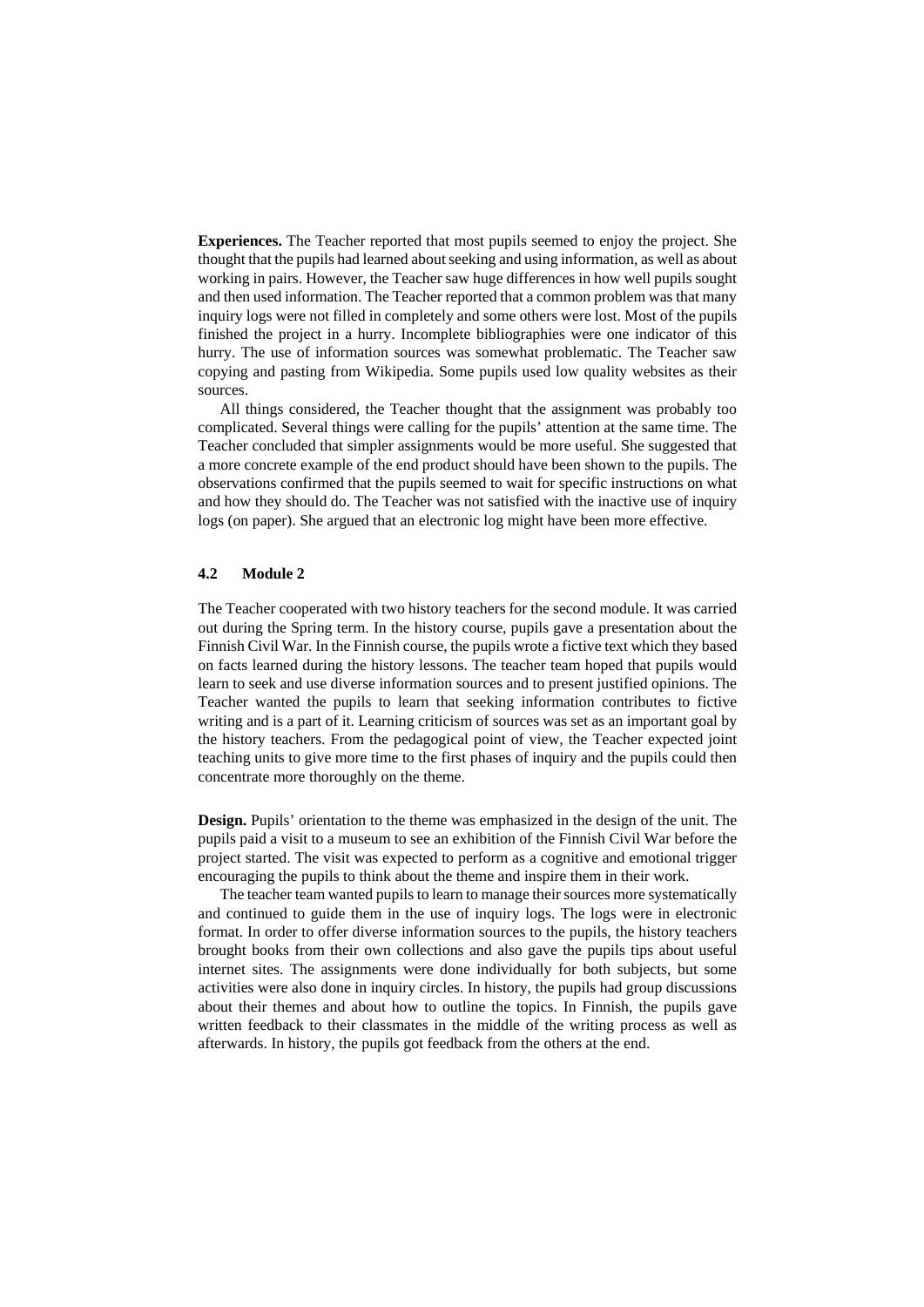**Guided Inquiry.** Some pedagogical designs used in the module were similar to GI. The pupils' curiosity was stimulated by a museum visit, the pupils were free to choose their topics within the main theme, and inquiry logs were used. The pupils wrote their own texts individually but worked at some point in inquiry circles. More time and attention was devoted to the first phases of the inquiry process: open, immerse, explore. The three teachers formed a learning team – as emphasized in GI. GI also encourages the team to offer the pupils a variety of sources as the history teachers did.

**Experiences.** The Teacher noted that the work done in history influenced the pupils' activities in her class. The pupils chose topics that they knew about and got ideas from the history class. The Teacher felt that the pupils made progress in process writing. The fictional writing process did not require much information seeking as the pupils used information that they had already found for their history work. However, the Teacher saw that some learned about acquiring information for writing fiction.

According to the history teachers, the pupils were positive about the assignment and seemed to find and choose topics of their own interest. The museum visit motivated pupils for the learning task. The history teachers felt that even those who were not initially interested in history showed some signs of engagement. They also argued that pupils paid more attention to the language of their presentations than they usually do. The history teachers reported that pupils learned about subject content, information seeking and evaluation. The pupils who had used the inquiry log managed to synthesize information across sources better than those who had not used it. The history teachers experienced that most pupils' problems dealt with finding and analyzing information. They did not use eagerly the sources offered by the teachers.

The teacher team also noticed that some pupils had difficulties getting started and choosing the topic and some changed their topic if they did not find information at once. Copying and pasting caused a minor problem. Although the inquiry logs were in electronic format this time, they were not actively used.

All of the teachers were quite satisfied with the second assignment apart from the fact that there was too little time for shared activities between subjects at the end. They suggested that a shared launch of the module would have been useful, too. The Teacher expressed that organizing the project in one class at a time instead of in parallel in three classes would be one way to enhance collaboration.

#### **4.3 Module 3**

The third module was again a one-subject course in Finnish language and it was carried out in the Fall term of the second school year with pupils who were now 8th graders. Each pupil gave a five-minute speech about a theme of their choice. The aim was to convince the audience of one's message, and to learn to justify one's opinions. The Teacher's aim was that the pupils recognize what they already know about the subject matter and to analyze what kind of further information they need. The Teacher emphasized that seeking information was not the main issue but that it would help to complete the task. The pupils needed information to justify their opinions.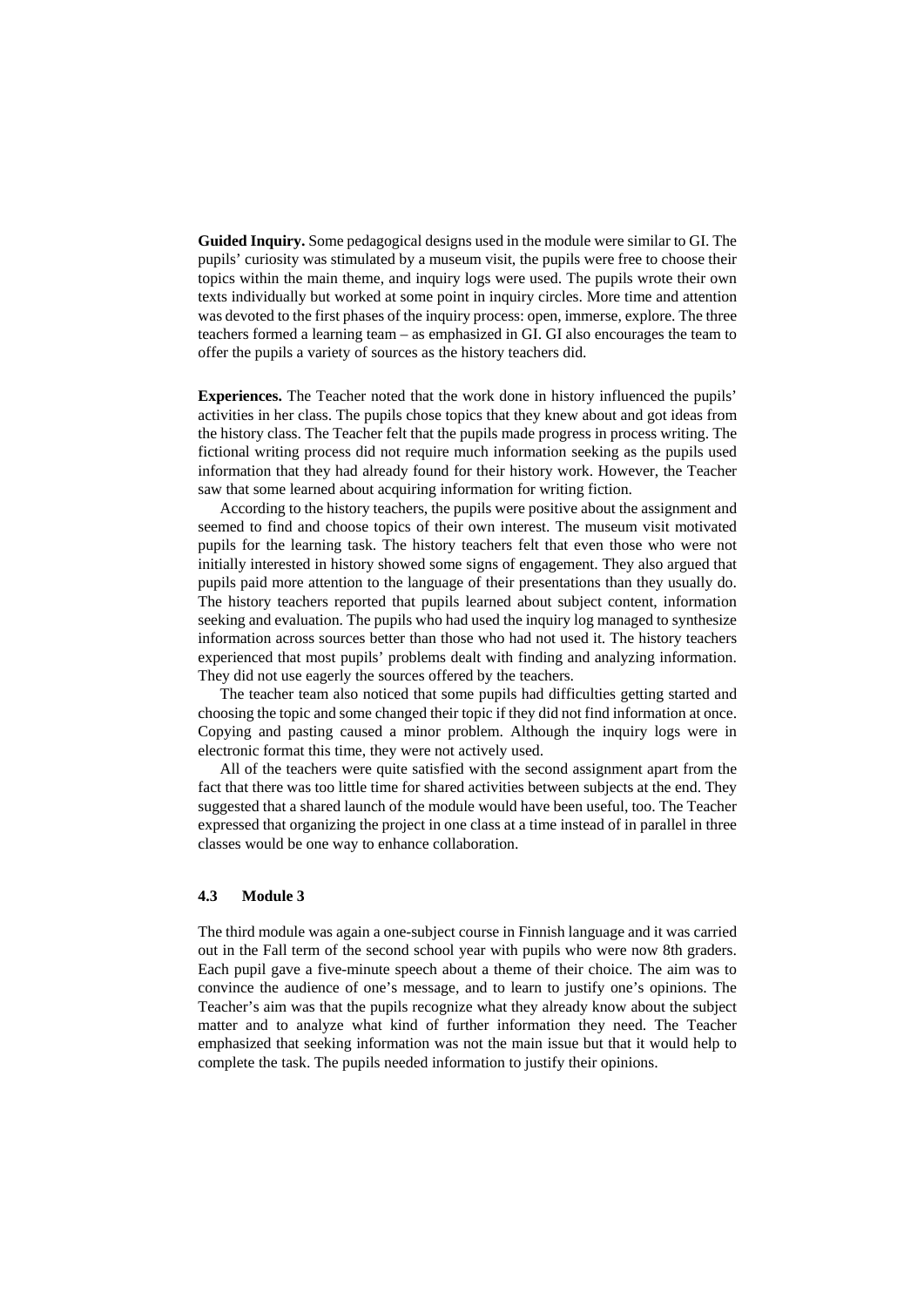**Design.** Before handing out the assignment, the Teacher asked pupils to think about what could be improved at their own school, in their hometown and in Finland. She wrote some of the pupils' answers on the blackboard and then explained the assignment. She emphasized that pupils need to seek information in order to justify their message. She prepared worksheets for the pupils to write down what they know about the subject in advance. In addition, pupils were asked to plan what kind of further information they would need and where to find it. Inquiry logs were again used in printed form.

**Guided Inquiry.** Pupils' own choice, inquiry logs and emphasis of the first phases of inquiry associated the designs with GI. The Teacher wanted pupils to concentrate especially on what they already know and thus emphasized the immerse phase of GI.

**Experiences.** According to the Teacher, the third module went as planned. Most pupils managed to perform at their own level. They learned about giving a speech but only a few had searched for information for their speeches. The observations revealed that some pupils pondered their topic selection for a very long time. Some thought that they did not need any information or could not search for it. Not all filled in the worksheet. Again, the inquiry logs were incomplete. The Teacher reported that pupils had problems when choosing a topic for their speech, when seeking information and when justifying their opinions. Some pupils had not prepared their speeches at all.

The Teacher felt that she should have emphasized more the importance of seeking information and provided more personal guidance for pupils. She argued that the pupils failed to see seeking information as a learning goal. She suspected that there were too much content in the worksheets. She thought that it might have been better to seek information separately, before pupils began planning the speech. On the other hand, she hesitated to make seeking information a separate part of the process.

# **5 Discussion and Conclusions**

The current study explored how inquiry-oriented teachers develop information literacy instruction as part of their everyday school practices. The practices of information literacy instruction are typically studied in the context of a single teaching unit. We adopted a wider perspective by monitoring how the Teacher taught her three classes during two school years. Data were collected by taking a sample of three assignments, each from a different course. The advantage of this approach is that we could study pedagogical practices in varying curricular contexts. However, all three assignments were part of the same curricular track both for the Teacher and for pupils. We may think that this increases the validity of our data since varying modules and courses shed light on the Teacher's pedagogical ideas and practices from varying angles.

**Findings.** The results show that the teachers are ready to apply diverse assignments in IL instruction. The teachers implemented four assignments. None of them was a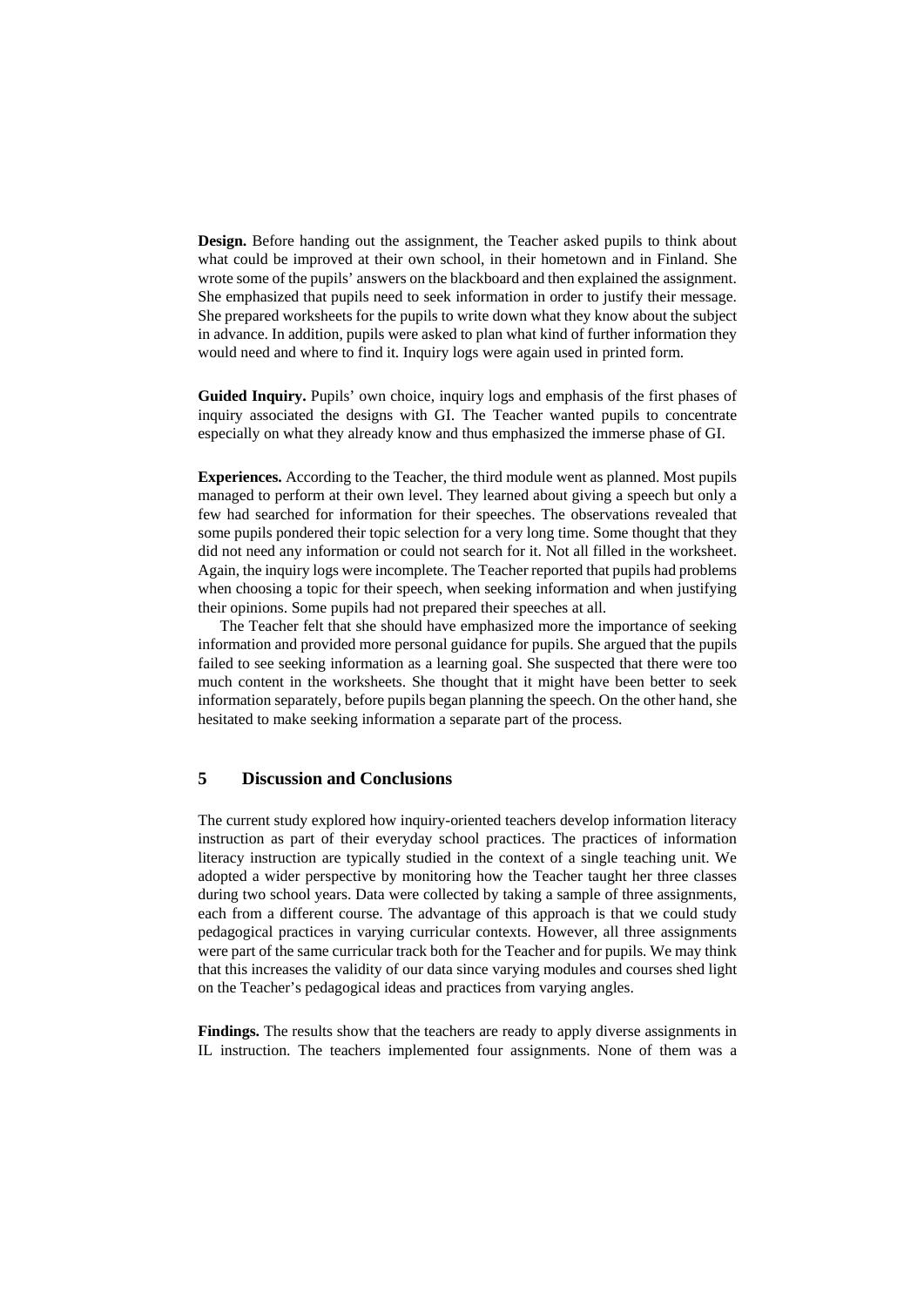traditional essay. The formats were a brochure, a presentation, a fictive text and a speech. Diverse assignments lead to diverse inquiry processes, activities and guidance.

Guided Inquiry emphasizes similar issues as the Finnish curriculum. Thus, the teachers were partly familiar with them. They devoted attention to the first phases of the inquiry process (open, immerse, explore, identify) and introduced various designs for how to do this. They also gave more space for pupils to choose topics that interested them. Inquiry logs were introduced to the pupils. The pupils worked in different groups and the teachers also worked partly as a team. But, apart from Guided Inquiry, the librarian was not involved. In Finland, different professions tend to be quite territorial and cooperation is not always self-evident.

The teachers experienced that investment of their time in the first phases of inquiry paid off: the pupils seemed to find topics that interested them. They also seemed to gain from cooperation between the two subjects. The teachers saw that pupils who used inquiry logs managed to synthesize information across sources more effectively than those who did not use them. Choosing the topic, finding and analyzing information was difficult for some pupils. Sometimes it was difficult to strike a balance between phases. For example, emphasizing the pupils' own knowledge (immerse) could lead to passivity when seeking information (explore, identify, gather). Technical problems and a lack of IT-skills occasionally steered pupils' attention towards technical issues instead of working on information and writing.

It seemed that not all pupils are attuned to working in a learner-centered way and are waiting for clear instructions. This may affect motivation and cause indifference to the assignments which was evident with some pupils. But, all in all, the teachers felt that inquiry-based learning is a fruitful approach and that the meaning of information seeking is something that should be emphasized to the pupils.

**Future research.** The work reported here is part of a broader study. We also collected survey data in the classroom of pupils' online inquiry attitudes, self-efficacy and practices. In addition, the pupils completed online tests which measured their skills in searching the web and evaluation of sources. The surveys and competence tests were carried out at the beginning, in the middle and at the end of the research period both in the three classes taught by the Teacher and in two control classes at the same school. Thus, we can analyse the long-term changes in various variables among the pupil population and compare them with the Teacher's experiences.

**Limitations of the study.** The case study focused on one teacher and her two colleagues at a teacher training school. Subsequently, the results cannot be generalized to Finnish lower secondary schools or other schools. However, we may expect that the ecological validity is good since the teachers were planning and implementing their pedagogical ideas as part of their regular work in the framework of the national and local curriculum.

**Conclusions.** Our concluding remarks are the following: We have introduced a novel approach for case studies on the practices of IL instruction in schools. Our longitudinal approach enables teachers to concentrate on development of the instruction across a